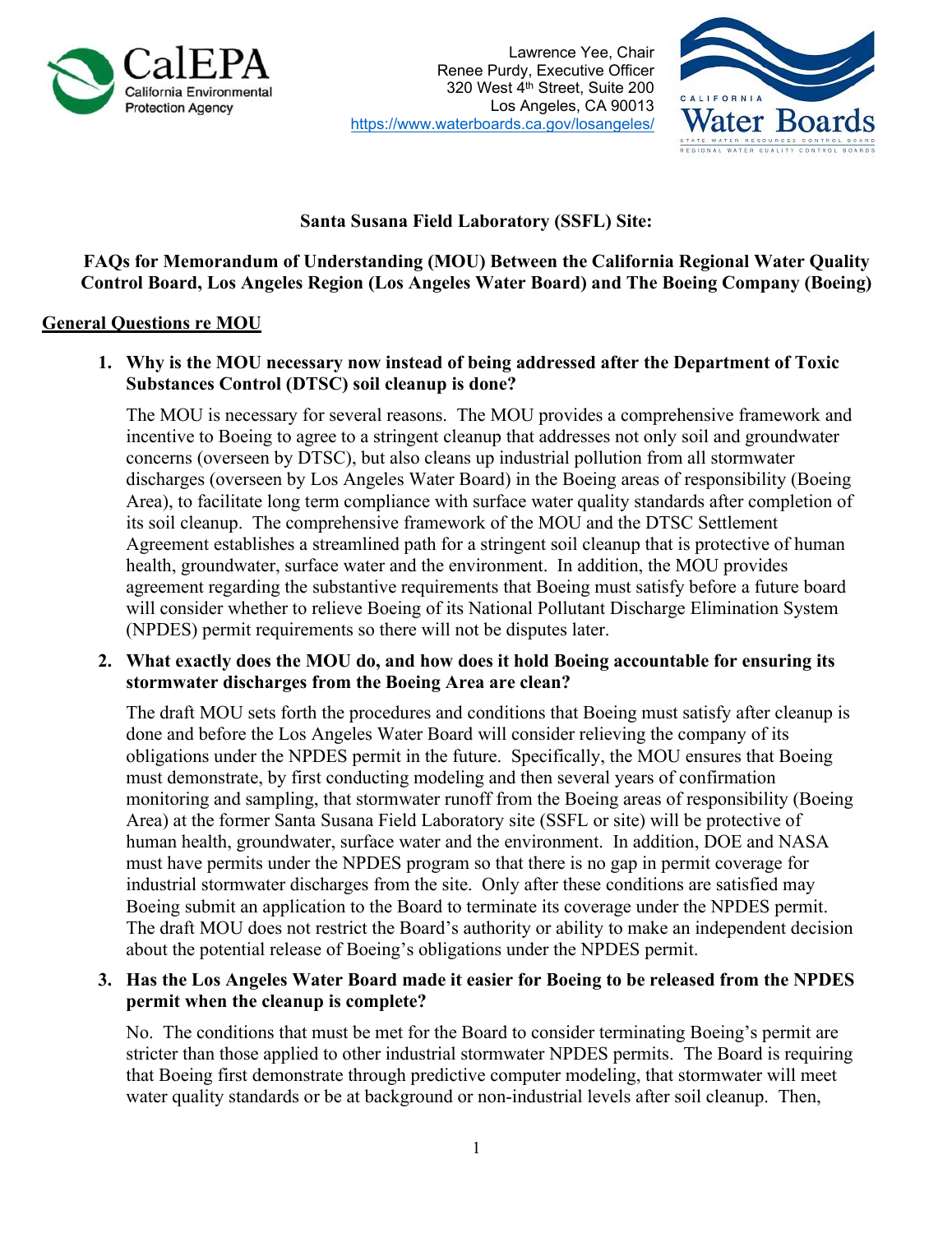Boeing must conduct post-cleanup monitoring of at least 12 storms, including two substantial storms, to confirm that stormwater meets water quality standards or is at background or nonindustrial levels after cleanup. Monitoring will include chemicals, radionuclides, and aquatic toxicity. After post-cleanup stormwater monitoring has been completed, Boeing will then be required to use the sampling results to conduct a human health risk assessment (HHRA) to confirm stormwater from the site will not impact human health. Finally, DOE and NASA will each need to hold NPDES permits for their respective areas of responsibility at SSFL if the cleanup in those areas has not been completed. Only after all of these conditions are met, will the Board consider releasing Boeing from its permit obligations after engaging in the standard public process that is required for all permitting decisions.

# **4. What advantages does the Los Angeles Water Board see to this MOU, and what does the Board get out of the MOU that it wouldn't have achieved anyway through its regulatory process?**

The draft MOU supports DTSC's settlement agreement and together, these documents establish an accelerated, streamlined path for a stringent soil cleanup that is protective of human health, groundwater, surface water and the environment. Specifically, the DTSC-Boeing Settlement Agreement avoids future disputes with Boeing concerning the levels of cleanup necessary to remediate the soil in the Boeing Area. Then, once the soil cleanup is complete, and the conditions set forth in the draft MOU are satisfied, the stormwater runoff from the Boeing Area will no longer be contaminated from past industrial activity. Therefore, the draft MOU works together with the DTSC settlement agreement to ensure the State's regulatory goal is achieved: a robust, expedited cleanup of the site, and protection of human health and ecological resources from potential exposure to contaminated soil, groundwater and stormwater from the Boeing Area.

### **5. What happens if the Los Angeles Water Board does not approve the MOU?**

If the Los Angeles Water Board fails to approve the draft MOU, then the settlement agreement that Boeing has reached with DTSC will *not* go into effect. If that happens, then it is possible that DTSC and Boeing would rekindle their dispute and the accelerated timeline for cleanup of the Boeing Area of the SSFL site, and the streamlined processes therein, would not occur. Cleanup of the Boeing Area would take longer, and the efficient, streamlined processes for cleanup in that agreement would not take place. Perhaps most importantly, however, the path established in the DTSC/Boeing settlement agreement for a stringent soil cleanup and the potential for a cleanup standard that allows people to live on site and consume produce from a backyard garden would likely be contested by Boeing in court, causing both delay in the cleanup and uncertainty as to whether the same range of cleanup standards, including a potential residential with backyard garden cleanup standard, would be achieved.

The failure to approve the draft MOU would have no impact on Boeing's current NPDES permit. However, it is very likely that, once Boeing cleans up to the standard DTSC requires, it would petition the Los Angeles Water Board to remove its NPDES permit. Without the modeling and confirmation sampling required in the draft MOU, it would be harder to ensure that stormwater runoff will be safe for human health and the environment. Although nothing prohibits the Los Angeles Water Board from imposing these requirements on Boeing anyway, this could lead to litigation between Boeing and the Board. If approved, the MOU would ensure that the appropriate modeling and confirmation sampling will occur.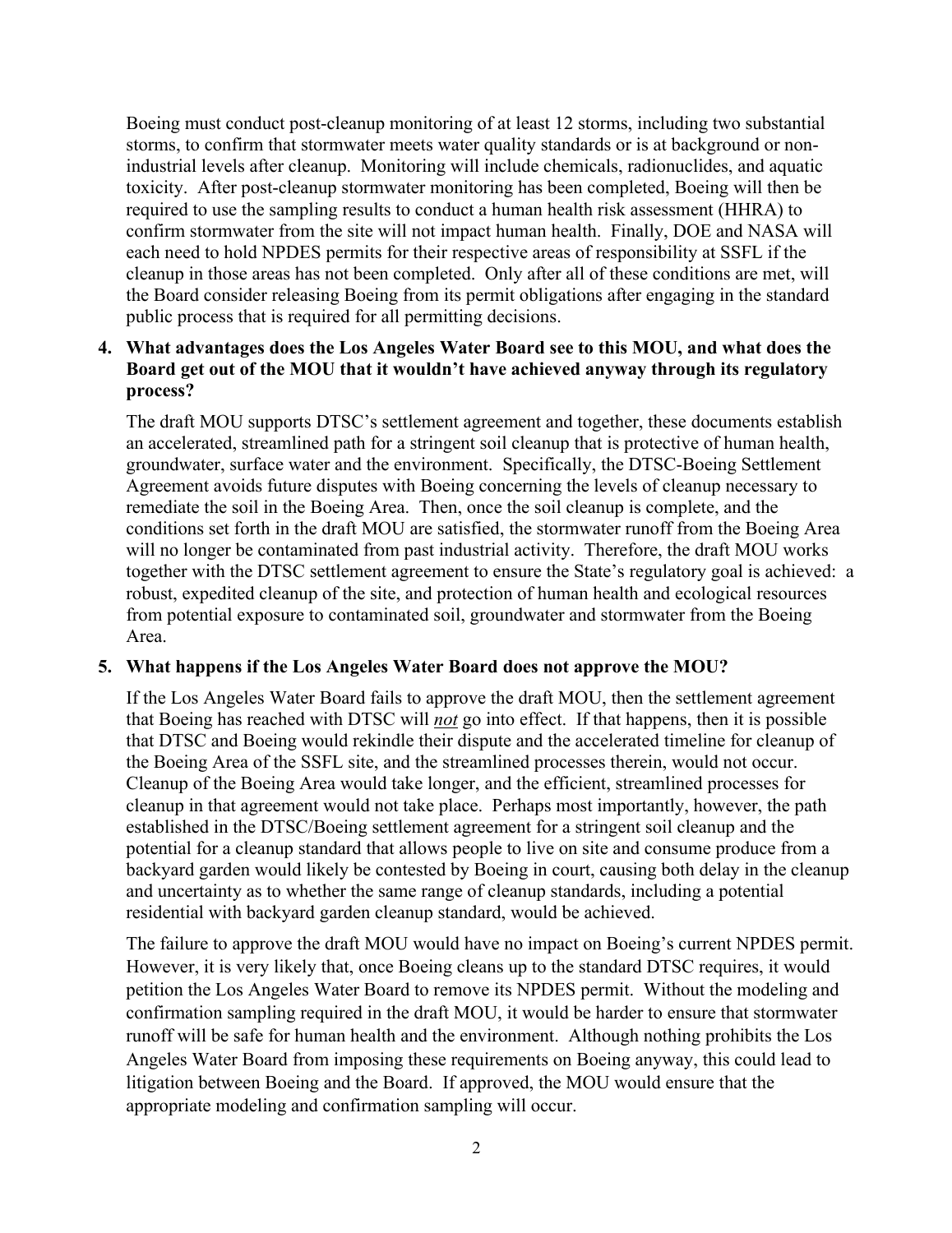### **NASA/DOE/Boeing Relationship to Current Permit, and to MOU**

### **6. Why aren't NASA and/or DOE named dischargers on the current stormwater permit?**

For many years, Boeing was the only named permittee because it both owned part of the SSFL site and, as DOE's and NASA's remediation contractor, it was the only operator on the site after all industrial activity ceased at SSFL. Although both NASA and DOE have different remediation contractors now, both have agreements with Boeing that indicate that NASA and DOE will comply with the terms of Boeing's NPDES permit.

# **7. Why do NASA and/or DOE have to be named if there is one permit for the whole site held by Boeing?**

It is not necessary to name NASA and DOE at this time, but it will be necessary to do so if and when Boeing's soil cleanup is complete and if NASA and DOE are still discharging stormwater from areas where their cleanup is not complete.

# **8. If NASA and/or DOE finish cleaning up soil in their areas of responsibility at the SSFL site prior to the time Boeing finishes its soil cleanup, will Boeing be able to satisfy its obligations under the MOU?**

Yes. One of the purposes of the MOU is to ensure that NASA and DOE have NPDES permit coverage for stormwater discharges at the Site during their soil cleanups and prior to the Los Angeles Water Board considering termination of Boeing's NPDES Permit to ensure there is no gap in permit coverage at the Site. Once DOE and NASA are finished conducting soil remediation activities, and DTSC has determined that their respective soil cleanups are complete and no longer discharge pollutants offsite in surface water, the Los Angeles Water Board does not anticipate that the federal entities will need NPDES permits. Assuming that is the case, and if Boeing has met its other obligations under the MOU, then Boeing may ask the Los Angeles Water Board to consider terminating its permit under the MOU, notwithstanding the fact that the federal entities do not have NPDES permits.

### **Questions re the NPDES Permit and Termination of the Permit**

# **9. Why would the Los Angeles Water Board consider terminating the NPDES permit if Boeing doesn't clean up to background?**

The standard for permit termination does not involve cleaning up to background. The Clean Water Act (CWA) requires NPDES permits for industrial stormwater when there are areas where industrial activity has taken place in the past and significant materials (e.g., impacted soils) from the past industrial activity are exposed to stormwater. Under the CWA, a permit for a site like this one, at which industrial activity used to occur but is no longer occurring, may be terminated after the Los Angeles Water Board determines there are no longer any significant materials from past industrial activity that may impact stormwater. The standards built into the MOU ensure that the permit will remain in effect until stormwater data from the Boeing areas clearly indicate that significant materials are not contributing to stormwater pollution, and that animals and human health are protected for the long term.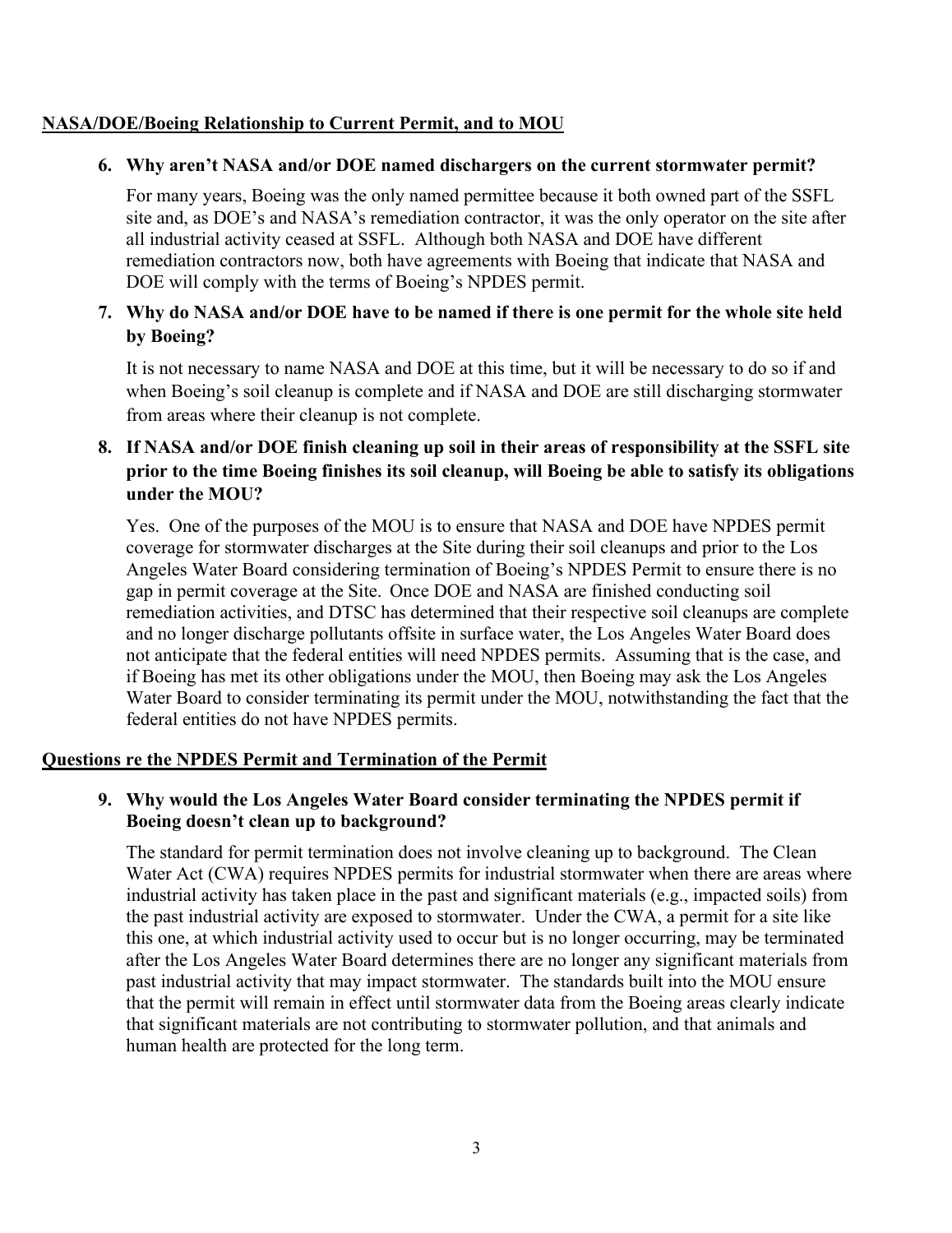#### **10. Has the Los Angeles Water Board ever terminated an NPDES permit before?**

The Board regularly terminates NPDES permits. This permit, however, will not be considered for termination by the Los Angeles Water Board unless and until (a) the Boeing Area has been cleaned up to the satisfaction of DTSC; and (b) stormwater runoff from the SSFL site is shown not to be polluted, and that it will not impact human health.

### **11. Does the MOU restrict Boeing's ability to seek permit modifications prior to its completion of soil cleanup at SSFL?**

No. The permitting process will continue as normal. And if, through that process, Boeing requests a change to the permit, the Board will review that request following its standard processes.

### **12. What happens after Boeing is released from its NPDES permit obligations?**

DOE and NASA will have NPDES permit coverage for their respective areas of responsibility at the site if the soil cleanup in those areas has not been completed.

#### **13. What is the status of Boeing's NPDES permit renewal?**

The hearing on the NPDES permit renewal began on February 10, 2022. At the end of the day on February 10, 2022, the board closed the public hearing and continued it to a future date. Initially, the board was scheduled to continue the hearing on February 17, 2022. However, the board postponed the scheduled February 17 continuation of the hearing to a future date. This allows time to consider additional monitoring data from the stormwater runoff gathered in the last 3 months of 2021, and which was submitted to the Los Angeles Water Board on February 15, 2022. Further notification will be provided when the continuation of the public hearing is rescheduled. There will be additional opportunity for community input before the Los Angeles Water Board acts on the permit renewal. In the meantime, the existing permit (Order No. R4- 2015-0033) and all its requirements remain in effect.

#### **Offsite Impacts of Stormwater**

### **14. How will Boeing stop contamination in stormwater from leaving the site during the cleanup, and what onsite control measures to prevent contamination from leaving the site will be used?**

The existing NPDES permit will remain in effect during cleanup, and it contains restrictive limits on pollutants in stormwater runoff and requires rigorous controls for stormwater runoff. The Los Angeles Water Board will require additional measures in an NPDES permit that address the construction and remediation activity.

### **15. Will the SSFL Surface Water Expert Panel have a role in advising Boeing on best management practices (BMPs) for controlling contaminated soil from moving offsite during the cleanup when it rains?**

Yes. As reflected in the MOU, the Los Angeles Water Board will continue to require that the Expert Panel advise Boeing on the operation and maintenance of the advanced treatment systems and BMPs to control stormwater runoff from the site.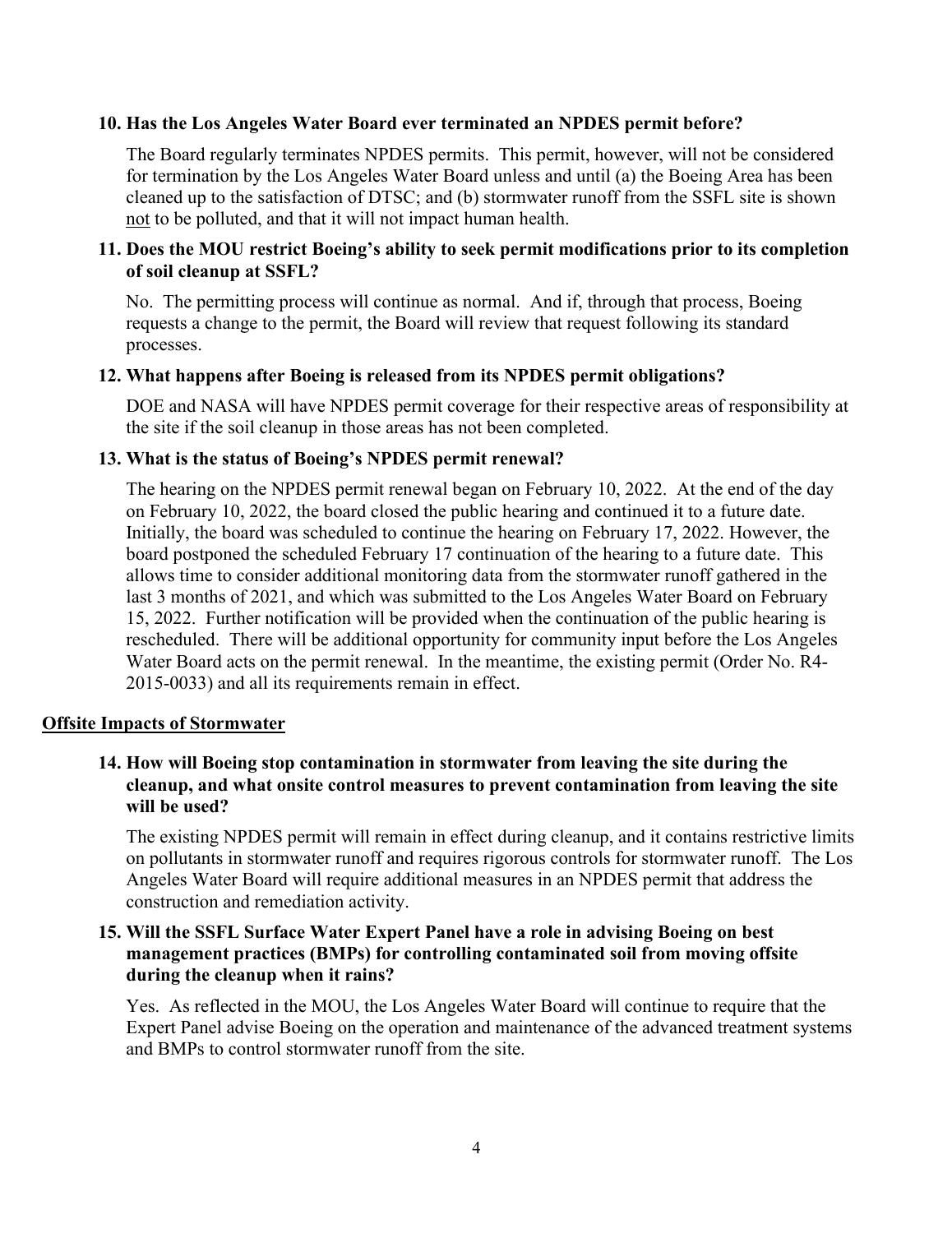### **16. What onsite stormwater control measures will Boeing be required to use to prevent contamination from leaving the site during its soil cleanup?**

The stormwater runoff control measures currently in place as required by the existing sitewide NPDES permit will remain in place during cleanup. There are two advanced stormwater treatment systems that include a multi-step filtration process to remove solids, metals, and dissolved organic compounds. In addition, there are best management practices (BMPs) distributed throughout the site, including culvert modifications, biofilters, and erosion control measures. Once Boeing begins its soil cleanup, additional permit controls will be required, such as erosion controls, sediment retention, dust suppression, and minimization and containment of spills and leaks.

#### **Questions re monitoring and sampling plans in the MOU**

# **17. What are stormwater "background levels" and "non-industrial levels," and why do they matter?**

Stormwater background levels are the concentrations of pollutants that are measured in stormwater in natural, undeveloped areas. Stormwater non-industrial levels are the levels of pollutants measured in developed areas with no industrial activities or materials.

One of the conditions that Boeing must meet before the Los Angeles Water Board will consider termination of Boeing's responsibilities under the NPDES permit is to show that pollutant levels in the runoff from the Boeing Area meet water quality standards or are at background or nonindustrial levels after Boeing completes its soil cleanup.

### **18. Explain the modeling and monitoring requirements in the MOU and why they are important. What purpose do they serve?**

The modeling will be conducted now, and it will predict whether stormwater quality from Boeing's portion of the site will meet water quality standards or be at background or nonindustrial levels after soil cleanup. The modeling work plan is part of the MOU. Under the oversight of the Los Angeles Water Board and with the assistance of the SSFL Surface Water Expert Panel, Boeing will commence developing, calibrating and running the model later this year. The model being used is well-known and well-established, and will be tailored to fit the unique conditions of the SSFL Site. Regardless of what the model shows, post-cleanup stormwater monitoring is required, and it must show that concentrations of pollutants in stormwater runoff will meet water quality standards or background or non-industrial levels.

### **19. How does the Los Angeles Water Board decide when the post-cleanup monitoring is complete?**

The MOU requires that the number of storms and years of post-cleanup confirmation monitoring reflect a range of storm conditions, including large, intense storms that would produce sufficient runoff from the site, to ensure that stormwater will meet water quality standards or be at background or non-industrial levels after cleanup. When these conditions are satisfied and the post-cleanup monitoring results show that there are no violations of water quality standards attributable to Boeing's prior industrial activity at the site, the post-cleanup monitoring will be complete.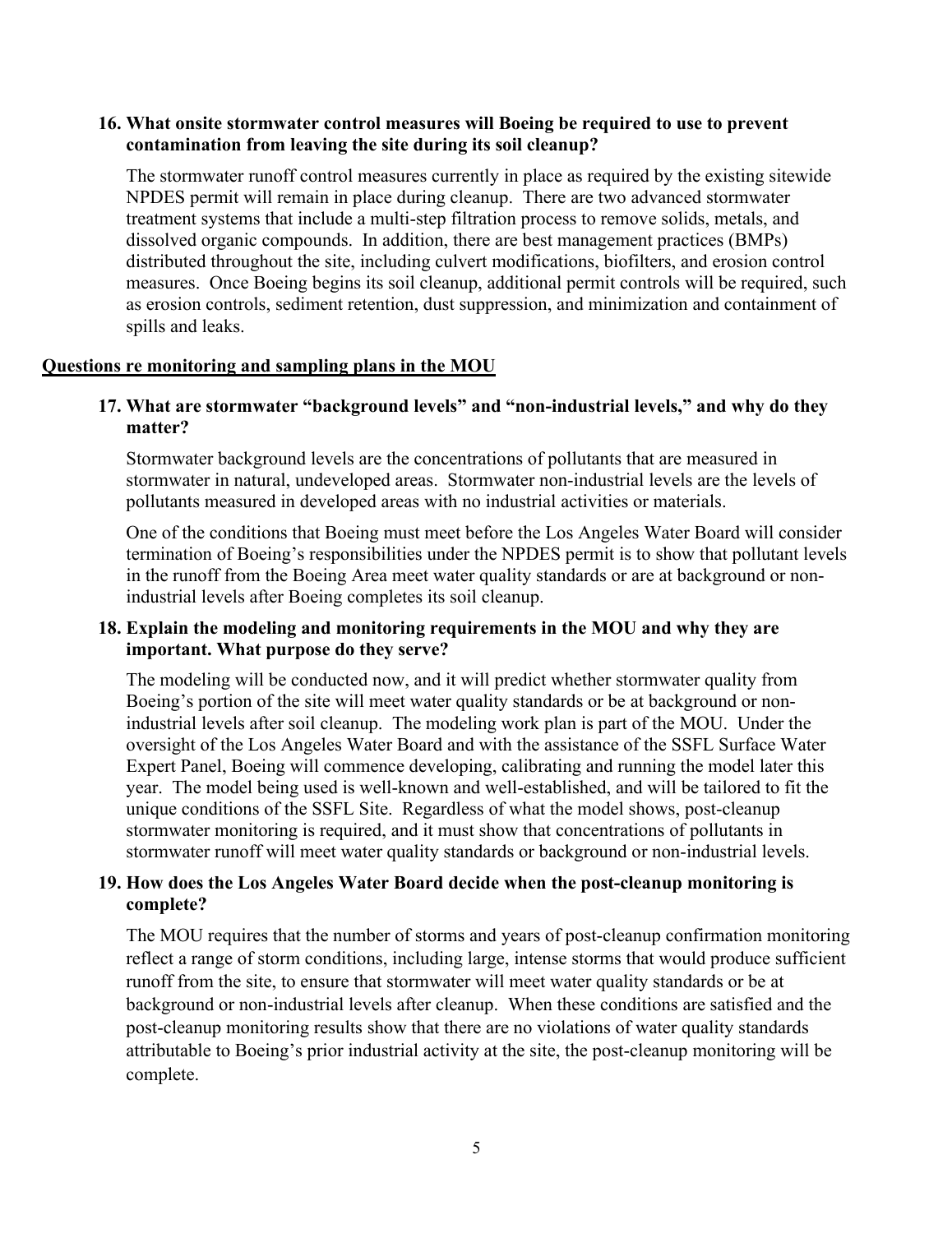### **Public Health Concerns**

#### **20. Will the public be safe from stormwater running off the site after the cleanup is complete?**

Yes. The post-cleanup stormwater monitoring data will be compared with water quality standards as incorporated into the NPDES permit (which are established to prevent negative health impacts to humans). Furthermore, the data obtained from the post-cleanup monitoring will be used in a site-specific human health risk assessment to confirm that stormwater runoff from the site meets levels that protect human health.

### **21. With climate change, if rainfall is more variable or extreme (e.g., drier droughts and bigger, wetter storms) than it was historically, how will we know if Boeing's soil cleanup is protective of stormwater?**

The stormwater modeling that is a required condition of the MOU will result in prediction of stormwater quality for a wide range of future rainfall conditions. Following cleanup, the modeling results and effectiveness of the soil cleanup will be verified by a comprehensive stormwater monitoring plan. Any increased variability in precipitation resulting from climate change will be accounted for because Boeing must conduct monitoring for a range of storm conditions, including large, intense storms after cleanup is complete.

### **22. What does the term "HHRA" stand for, what does an HHRA do, and what data will be used in the HHRA described in the MOU?**

An HHRA is a human health risk assessment. It is used to evaluate risks to human health from exposure to pollutants (here, in stormwater) and is based on site-specific monitoring data and potential exposure to stormwater (for example, physical contact with stormwater coming off the site after it rains). Under the MOU, the HHRA will be based on data collected from stormwater runoff after the site is cleaned up, and must show that stormwater runoff will not harm human health. This HHRA is one of many prerequisites that the Los Angeles Water Board will require of Boeing prior to the time the Los Angeles Water Board considers whether to release Boeing from its obligations under the NPDES permit.

# **Public Participation and Future Decisions of the Los Angeles Water Board; Board Authority**

### **23. Has the Los Angeles Water Board committed to terminating Boeing's NPDES Permit under the MOU?**

No. The MOU does not commit the Los Angeles Water Board to any particular future decision.

### **24. Does the Los Angeles Water Board retain the discretion or authority under the MOU to deny termination of the NPDES permit?**

Yes. The Los Angeles Water Board retains its full authority and discretion to make whatever decision is appropriate based on the facts, and following its normal public process.

### **25. Explain when the public can provide input into whether the Los Angeles Water Board should relieve Boeing of its obligations under the NPDES permit?**

As with any permit decision, the public will have an opportunity to review and provide comments prior to the hearing both in writing and at any public workshops, and during a public hearing where the Los Angeles Water Board will consider whether to relieve Boeing of its obligations under the NPDES permit. This hearing will not occur for many years, because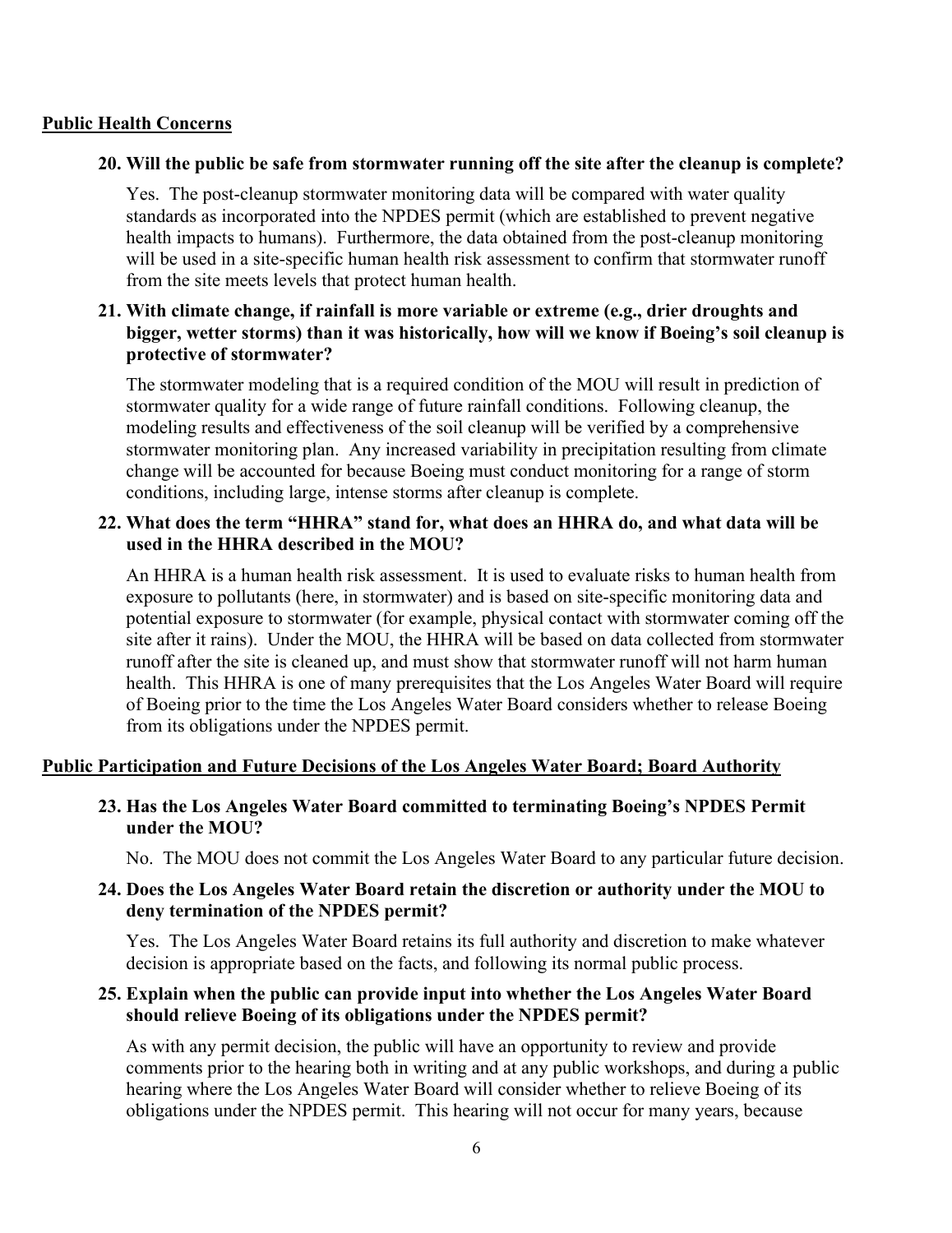Boeing will first have to first clean up soil in the Boeing Area and satisfy the conditions set forth in the MOU before the Los Angeles Water Board will consider any such action.

#### **Questions re mediation and mediation process**

### **26. What was the role of the Los Angeles Water Board in the DTSC-Boeing Settlement Agreement?**

The Los Angeles Water Board's role in the DTSC-Boeing Settlement Agreement was to advise DTSC on the Water Boards' laws, policies and regulations governing the protection of groundwater. In this regard, DTSC has identified the State Water Resources Control Board's Resolution No. 92-49, *Policies and Procedures for Investigation and Cleanup and Abatement of Discharges Under Water Code Section 13304,* which governs soil and groundwater cleanup, as an "applicable or relevant and appropriate requirement" (ARAR) for the cleanup of the site. As such, the Los Angeles Water Board will continue to advise DTSC on the application of Resolution 92-49 as DTSC oversees Boeing's cleanup of the Boeing Area to protect groundwater.

### **Confidentiality / Dispute Resolution**

### **27. Why was the MOU negotiated in a confidential mediation?**

DTSC and Boeing were in a dispute that may have led to years of litigation and cleanup delay. In order to avoid further delay and expedite Boeing's cleanup, the parties agreed to enter into confidential mediation. The Los Angeles Water Board joined the mediation at the request of CalEPA, DTSC and Boeing, given its jurisdiction over surface water quality at the site under the NPDES permitting program and its role in advising DTSC on the Water Boards' laws, policies and regulations regarding groundwater protection. All mediation participants, including the Los Angeles Water Board, were subject to a confidentiality agreement that covered everything negotiated and discussed in the mediation, including the MOU.

As the courts have explained, confidentiality is considered essential to effective mediation and is routinely used because it allows for frank and candid discussions by the parties. One of the Legislature's fundamental means of encouraging mediation has been the enactment of mediation confidentiality provisions. To ensure confidentiality, the statutory scheme bars disclosure of specified communications and writings associated with a mediation absent an express statutory exception. See Evidence Code sections 1115-1129.

### **28. Why was the Los Angeles Water Board involved in the mediation? Does it have any ongoing disputes with Boeing?**

The Los Angeles Water Board has no ongoing dispute with Boeing. The Los Angeles Water Board joined the mediation at the request of CalEPA, DTSC and Boeing, given its jurisdiction over surface water quality at the site under the NPDES permitting program and its role in advising DTSC on the State Water Boards' laws, policies, and regulations regarding groundwater protection. The Los Angeles Water Board shares the goal of achieving a comprehensive cleanup at the site without further delays for the protection of both surface water and groundwater quality and, therefore, wished to engage in whatever way it could within the scope of its authorities to achieve this goal.